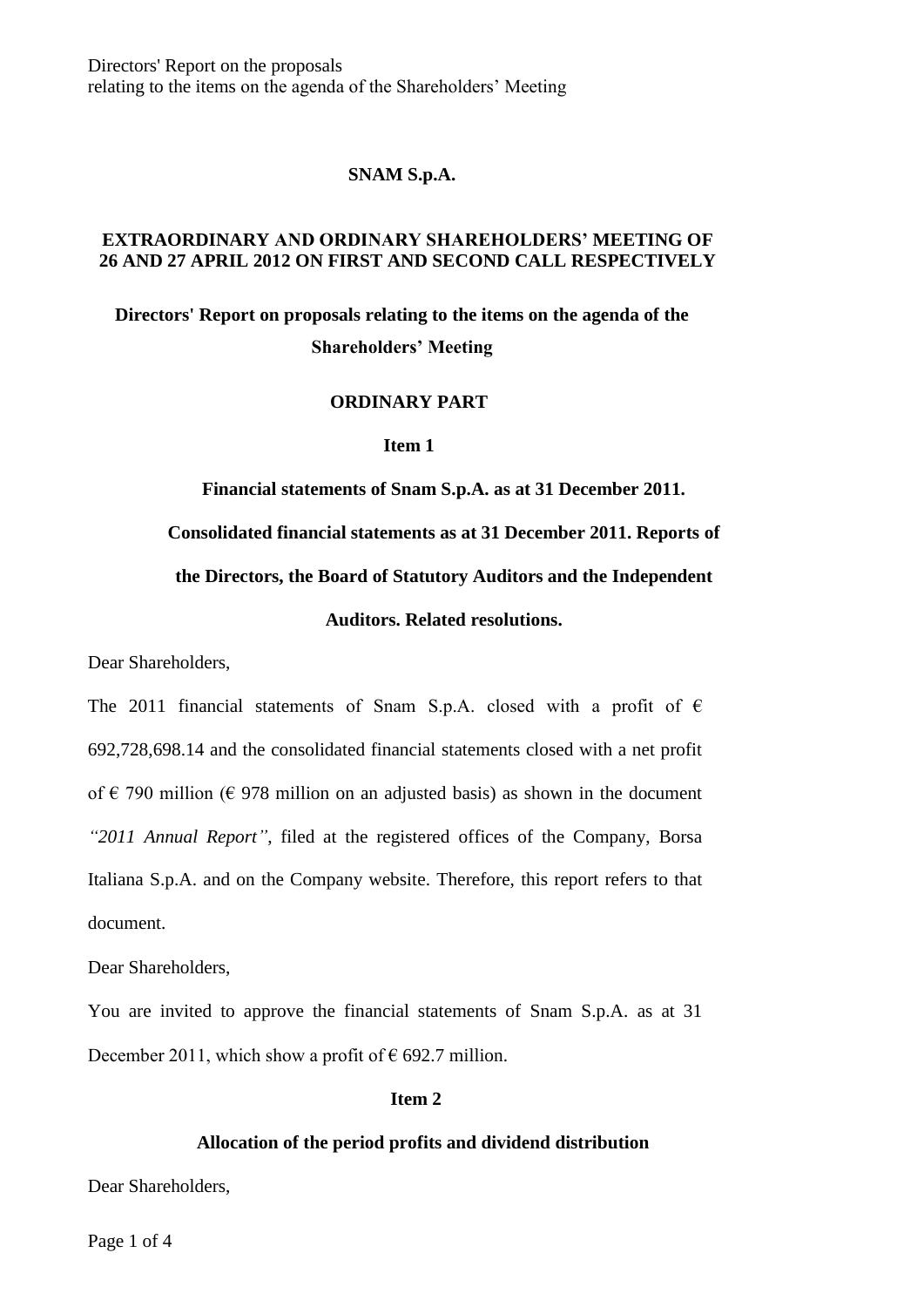The Board of Directors proposes to:

- o allocate the profit of  $\epsilon$  354,865,203.84 which remains after the distribution of the 2011 interim dividend of  $\epsilon$  0.10 per share resolved by the Board of Directors on 27 July 2011, as follows:
	- $\epsilon$  34,636,434.91 to the legal reserve, pursuant to Article 2430 of the Italian Civil Code, bringing this reserve to one fifth of the share capital;
	- $\bullet$   $\bullet$  0.14 per share to the shareholders as a dividend for shares outstanding on the ex-dividend date, excluding treasury shares on that date, as the balance on the 2011 interim dividend of  $\epsilon$  0.10, using the remaining available profit of  $\epsilon$  320,228,768.93 and retained earnings up to the overall amount of the dividend; the 2011 dividend per share amounts therefore to € 0.24;
- o pay out the dividend balance of  $\epsilon$  0.14 per share starting on 24 May 2012, being the ex-dividend date 21 May 2012;
- o reclassify the "*Share premium reserve*" under "*Legal reserve*" to bring the latter up to the minimum limit required by Article 2430 of the Italian Civil Code.

Dear Shareholders,

You are invited to

- o allocate the profit of  $\epsilon$  354,865,203.84 which remains after the distribution of the 2011 interim dividend of  $\epsilon$  0.10 per share resolved by the Board of Directors on 27 July 2011, as follows:
	- $\epsilon$  34,636,434.91 to the legal reserve, pursuant to Article 2430 of the Italian Civil Code, bringing this reserve to one fifth of the share capital;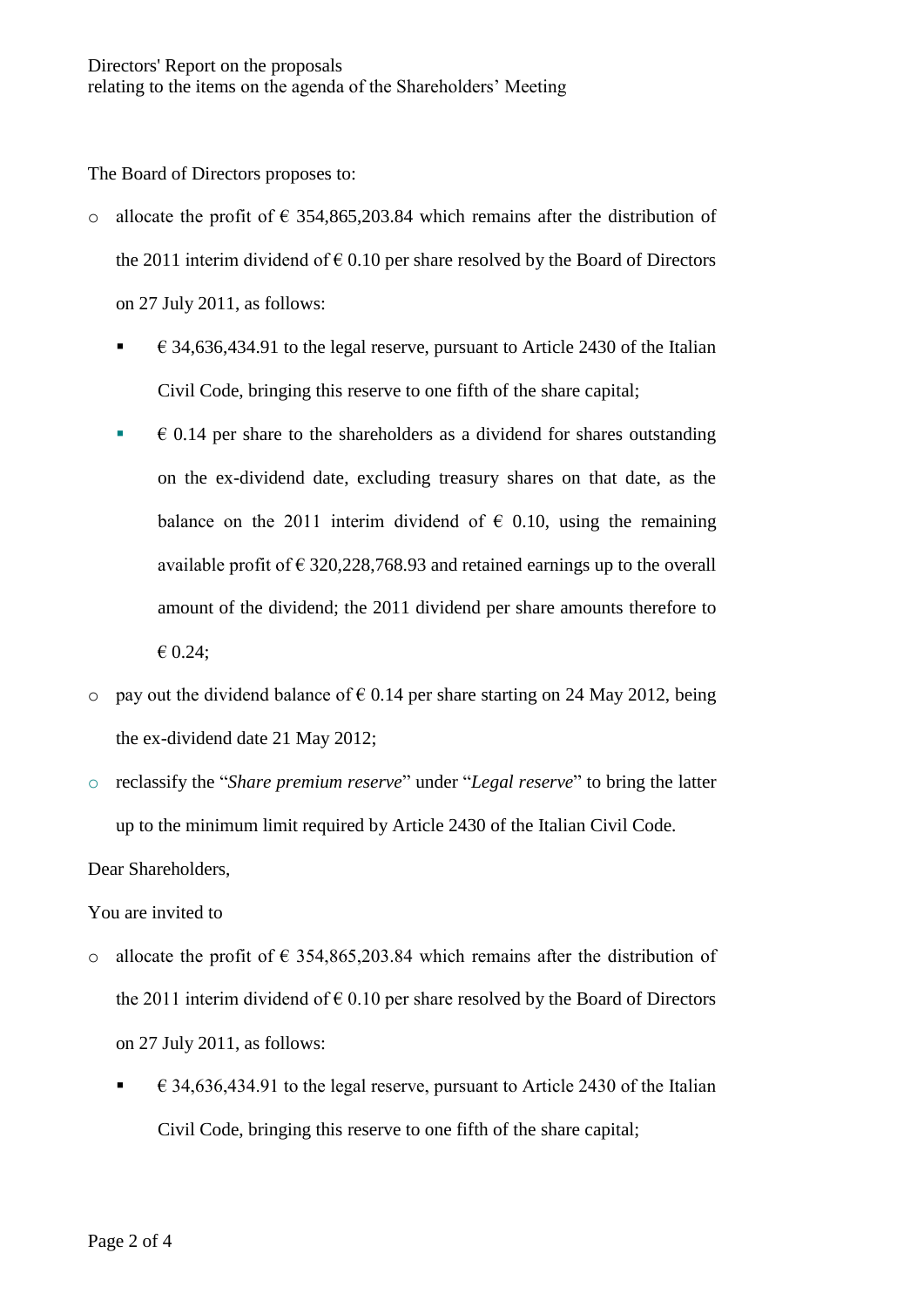- $\bullet$   $\bullet$  0.14 per share to the shareholders as a dividend for shares outstanding on the ex-dividend date, excluding treasury shares on that date, as the balance on the 2011 interim dividend of  $\epsilon$  0.10, using the remaining available profit of  $\epsilon$  320, 228, 768.93 and retained earnings up to the overall amount of the dividend; the 2011 dividend per share amounts therefore to € 0.24;
- o pay out the dividend balance of  $\epsilon$  0.14 per share starting on 24 May 2012, being the ex-dividend date 21 May 2012;
- o reclassify the "*Share premium reserve*" under "*Legal reserve*" to bring the latter up to the minimum limit required by Article 2430 of the Italian Civil Code.

# **Item 3**

# **Compensation Policy pursuant to Article 123-***ter* **of Legislative Decree No. 58 of 24 February 1998**

Dear Shareholders,

The Report on Compensation was issued on the basis of Article 123-*ter* of the Legislative Decree No. 58 of 24 February 1998 ("TUF") and Article 84-*quarter* of the Regulation implementing the TUF (adopted by Consob under Resolution No. 11971 of 14 May 1999 and subsequent amendments), introduced by the Consob resolution No. 18049 of 23 December 2011.

According to paragraph six of Article 123-*ter* of the TUF, the Shareholders' meeting is asked to resolve on the section of the Report on Compensation concerning the company's policy on compensation for members of administrative bodies, general managers and executives with strategic responsibilities, and